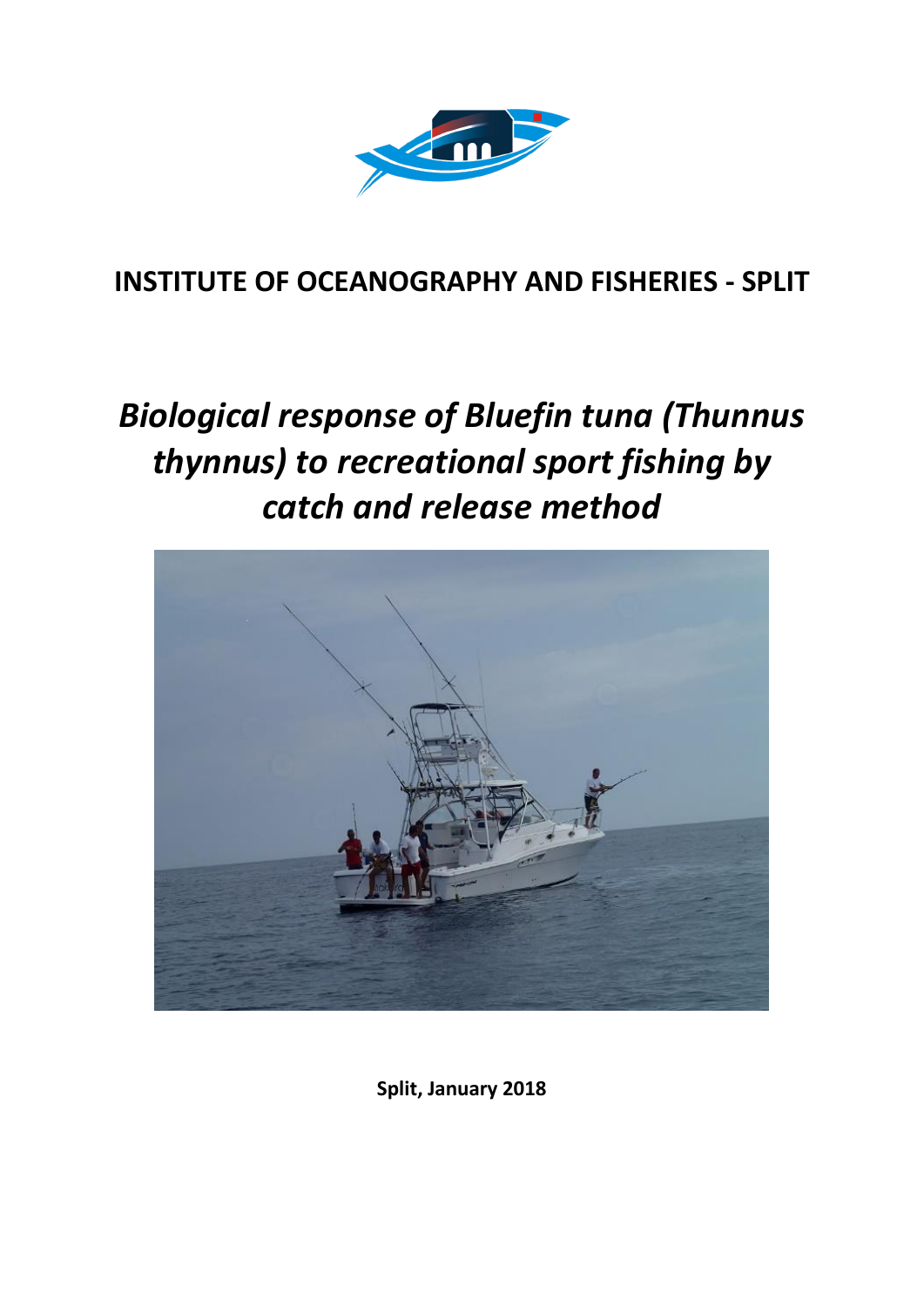**Institute of Oceanography and Fisheries - Split**

### **Biological response of Bluefin tuna (Thunnus thynnus) to recreational sport fishing by catch and release method**

# *Short report*

Project leader: Dr.sc. Leon Grubišić

 Authors: prof.dr.sc. Ivan Katavić dr.sc. Tanja Šegvić Bubić dr.sc. Vjekoslav Tičina mr.sc. Iva Žužul mr.sc. Igor Talijančić mr.sc. Josip Maleš Tonći Luketa Bepo Šoša Petar Ugarković



Research funded by Croatian Sport Sea Fishing Association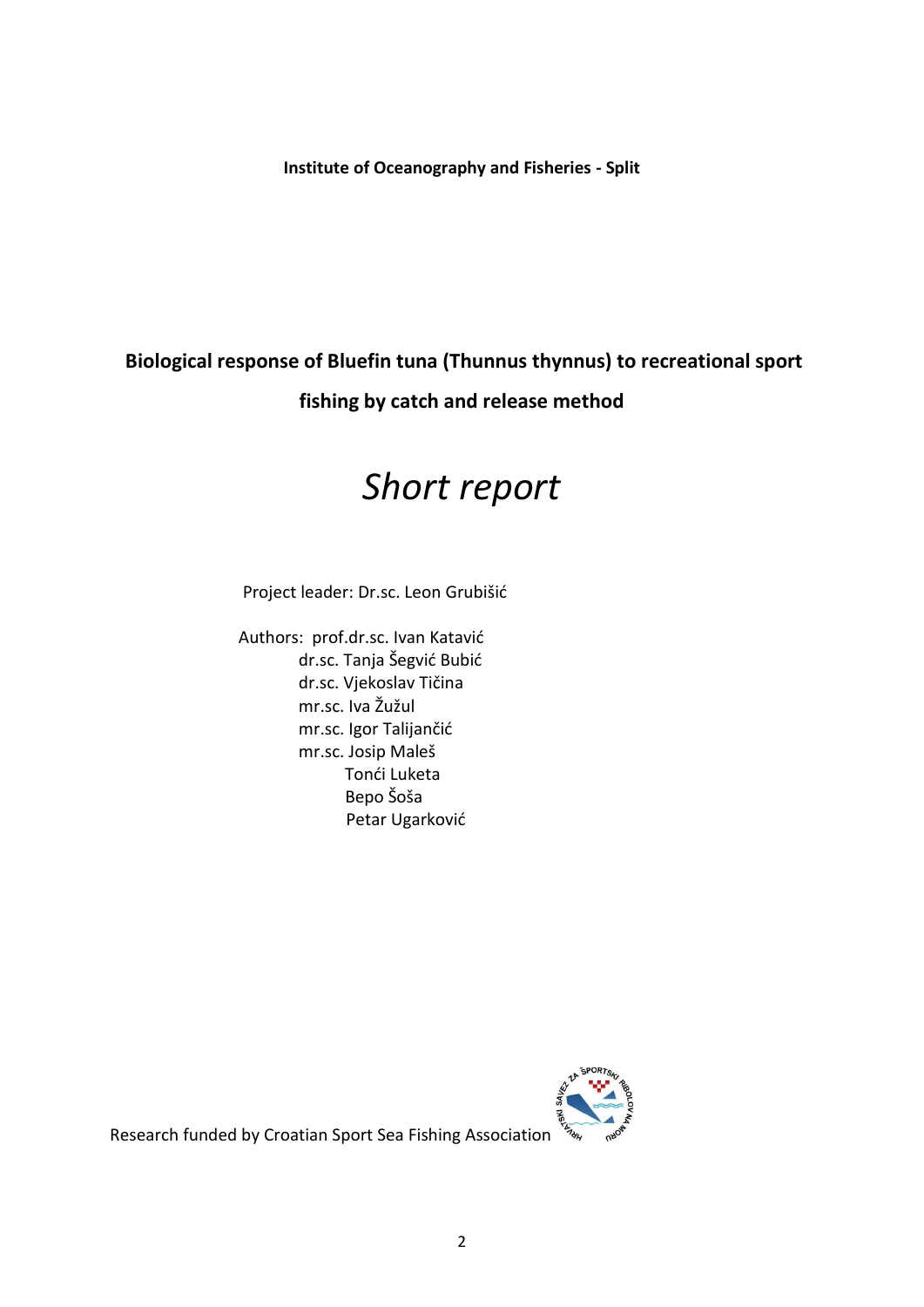#### **Introduction**

Catch and release (C&R) is one of the many types of fishing that has recently become very popular in sports and recreational fishing practice. High percentage of fish survives after the catch and subsequent release (Cooke and Schramm, 2007). In regard to this, it is believed that C&R, unlike traditional fishing, lowers negative effect on natural resources. This C&R practice is lately present in sport fishing of Bluefin tuna (*Thunnus thynnus*), highly migratory pelagic fish that reaches weight of up to 650 kg, as a type of big game fishing.

There is little information on mortality rate of caught and released tuna, concerning her migratory nature and biologic sensitivity (Donaldson et al., 2008). Marked and released tuna in GBYP marking program showed high rate of survival (Tičina et al., 2014; Katavić et al., 2014). Conducted research indicate connection between survival and degree of physiological stress and physical trauma in C&R tuna (Michael et al., 2011). General opinion is that the type of the hook, i.e. circled or straight J-shaped, has crucial role on the place of hooking, and consequently, on the damage of mouth, pharynx or upper part of the intestine. Bearing this in mind, we decided to conduct comparative research between point of hooking and ensuing damage with the survival of C&R tuna.

Economic tuna fishing in Croatia is mostly done by purse seine, primarily for cage farming and in lesser part by hook and line. Traditional component of hook and line tuna fishing is sports and recreational fishing during the summer period. This is done in Big Game Fishing (BGF) competitions and from year 2011 until 2017 there were 50 BGF competitions with 1157 caught and released tuna specimens. Growing concern for sustainability of natural Bluefin tuna stocks seeks answers to numerous questions, and survival rate of released tuna is amongst them.

The goal of this study is to determine mortality rate, behaviour and sub-lethal wounds of juvenile tuna caught with different types of fishing tools and subsequently released in controlled cage conditions in order to observe their recovery and behaviour during 29 days of intensive feeding. Based on gathered, analysed and interpreted results of research, series of recommendations will be defined for sports and recreation fishermen and for organizers of BGF competitions so that the idea of C&R tuna fishing grants positive effect to the survival of released fish.

#### **Material and methods**

To carry out this project, sufficient quantity of biological material – live individuals of Bluefin tuna had to be secured. Prerequisite for project realisation and obtaining of live tuna was allocation of scientific quota from SCRS research committee within a framework of GBYP research programme of International commission for the conservation of Atlantic tunas (ICCAT), which recognized the importance of expected results. Research mortality allowances (RMA) is a quota for tunas that will be sacrificed for sampling or that will eventually die during the execution of experimental C&R fishing. Sampled tuna was caught in southern waters of island Jabuka basin during the second half of june 2017 with purse seine. This type of fishing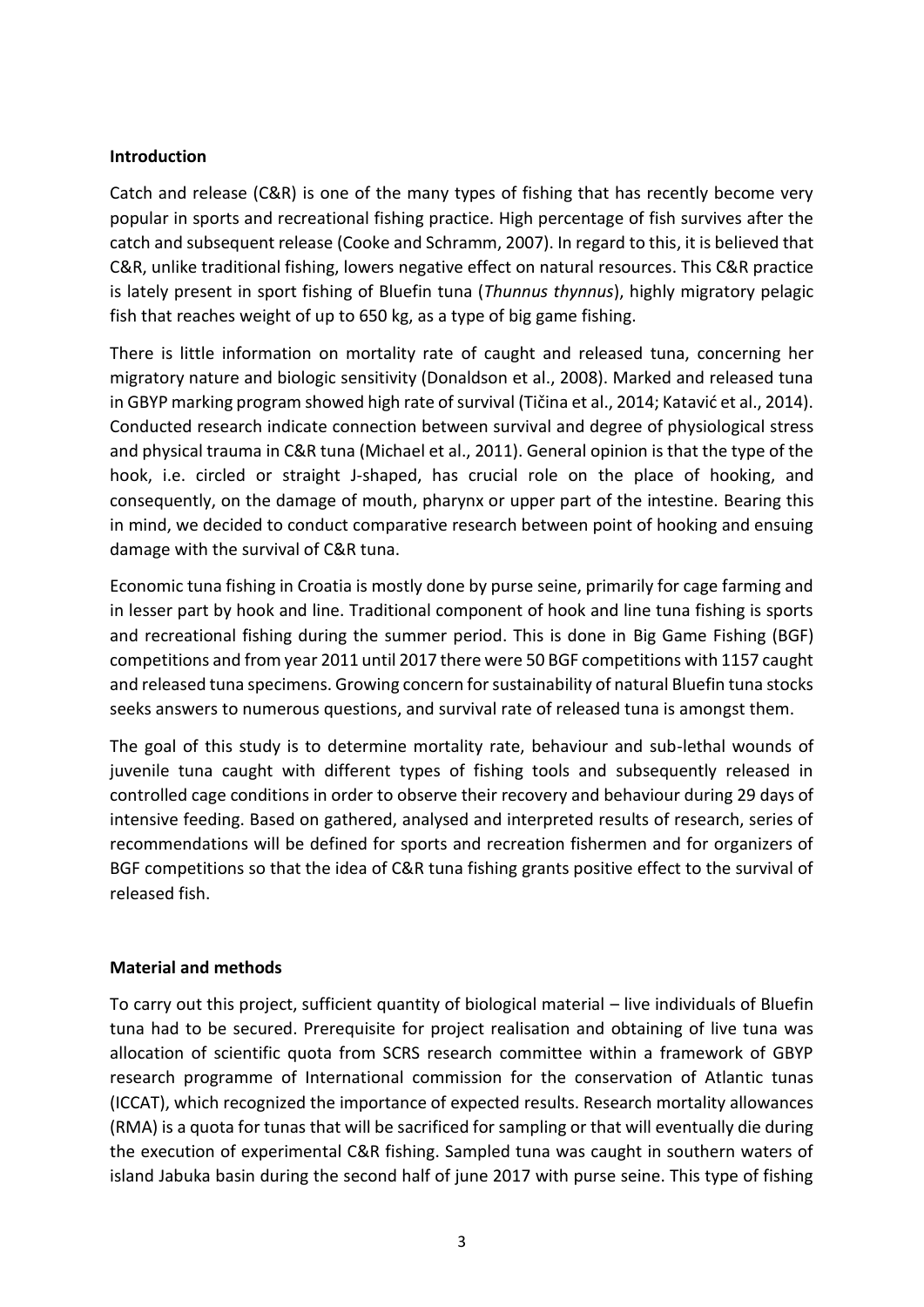is the only one that allows the catch and manipulation of live pelagic fish and its transport via transport cages to fish farms. Using this method, 241 tuna specimens were transferred to stationary cage for the purposes of this project. To determine the number and size of the caught tuna by non-invasive method, AQ1 SYSTEMS stereoscopic camera was used during the transfer of tuna from the net to the transport cage and finally to the stationary cage.

Equipment used in the experimental fishing was selected so that its parameters, while counting in the size of the available fish, simulate characteristics of the equipment that is used in competitive sports fishing where the targeted fish size is above 50 kg. Big game fishing rods PENN VS 3080 ARD 56 International Stand Up 5'6'' 30-80 lbs with PENN 50V SW reel of 50 lbs nominal strength were used. Reel had monofilament string Normic Red Strike of 80 lbs nominal strength as a base and leader line connected with aluminium Jinkai stops (size grade K and J) and Olympus swivel with 85 kg nominal strength. In the place of connection, the line is protected by silicone cover Stonfo (1mm inner radius) to prevent line damage. Leader line is 150 cm long and made from fluorocarbon monofilament line M&W International with radius of 0,615 mm and line strength of 52 lbs.

Taking into account the goals of the research, 4 types of hooks were selected for tuna fishing: 1. straight J-shaped hook (J); 2. circle ringed hook (Cp); 3. barbless circle hook (Cbb) and 4. tournament legal circle hook (Cn). Japanese manufacturer OWNER was chosen for the hooks – Gorilla straight hooks size 6, Super Mutu circle ringed hooks size 5 and Tournament Mutu Light circle hooks size 5.

In order to observe tuna behaviour after the experimental C&R with each type of the hooks, different silicone baits, beads and, most often, polyamide fibres of different colours and combinations were attached on each leader line.

During the transport from the net to the towing cage to tuna farm, caught tuna gets agitated and doesn't accept food even for some time after the transfer to the stationary cage. This acclimatization period lasted for 15 days after which sampling has been performed to gain biometric parameters (length, weight and condition) for adjustment of fishing equipment, behaviour tracking methods after the release and the visibility of different markers.

Fishing was executed from the working platform in a way that is most often used in big game fishing – so called stand up fishing, where fisherman tries to tire the caught fish while standing on his feet with fishing rod attached to his battling belt around his thighs and reel secured to it with special fasteners. After the 15 minute period of fish tiring, the diver or the fisherman would note the position of hooking and cut the leader line behind the last mark. Hooking position was marked with symbols for: deep in mouth cavity (D), edge of upper or lower jaw (R) and the area of jaw joint (Z). During the experimental fishing 80 blue fin tuna individuals were caught and released, 20 individuals for each type of the hook. This lasted for 3 days, from  $18<sup>th</sup>$  to 20<sup>th</sup> of july 2017. After this, video recording protocol with GO PRO 4 Black camera was set during the feeding and daily cage check-up to collect all potentially dead tuna.

Condition index value between treatment groups and size structure between control group and tunas in starvation were tested by variance analysis with 95% significance value (ANOVAtest).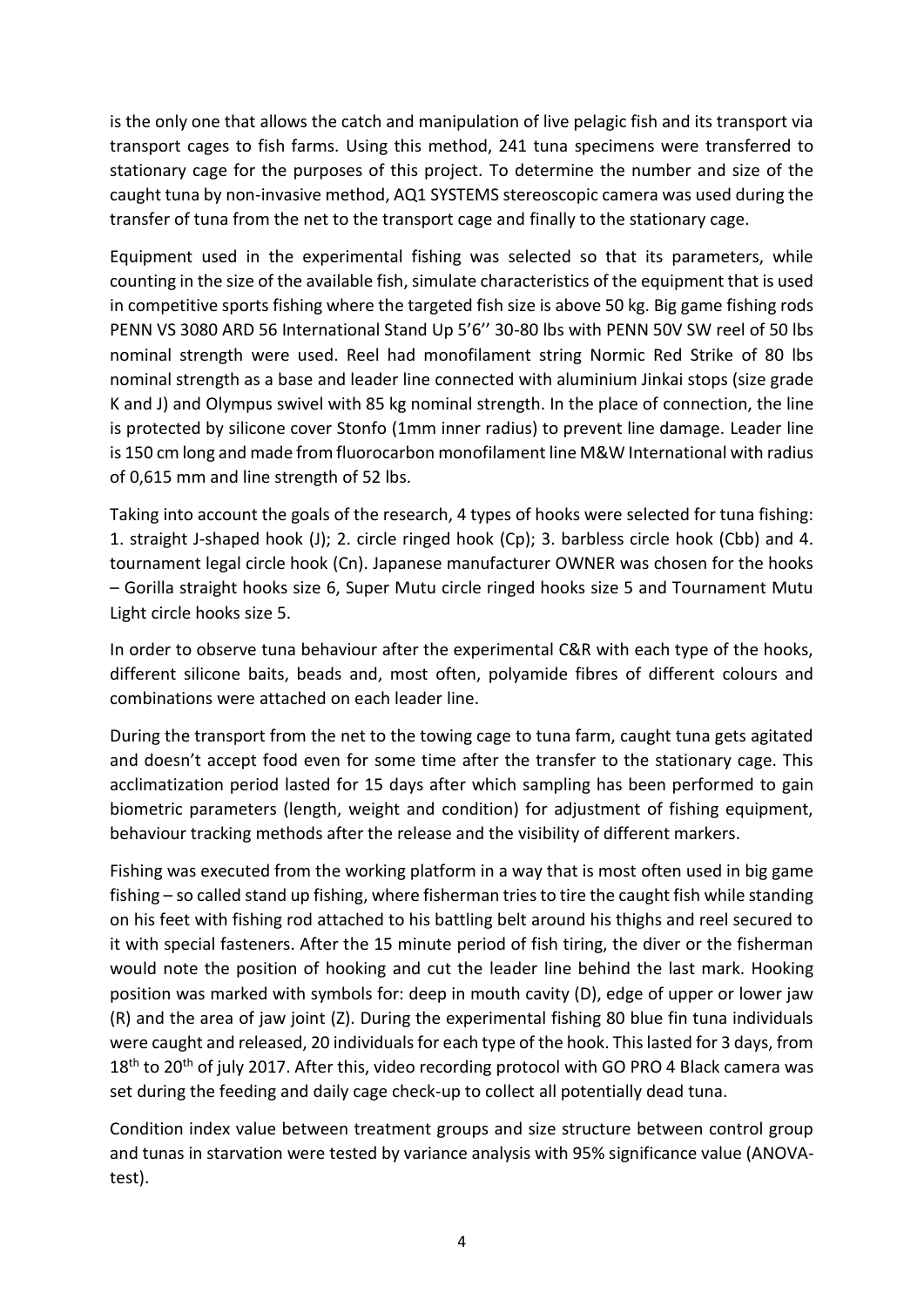#### **Results and discussion**

After the experimental fishing and the feeding trial, 152 tunas were released from the cage. Conducted research showed that hooking damages range from superficial injuries, most often on peripheral parts of jaw, skin and operculum to serious wounds. It is believed that the place of hooking is the primary factor that affects the mortality of the C&R fish (Aalbers et.al., 2004; Arlinghaus et.al. 2017).

| Place of<br>hooking/Hook<br>type   | Straight J-shaped<br>$(\mathsf{J})$ | Circle ringed<br>hook (Cp) | <b>Barbless circle</b><br>hook (Cbb) | Tournament legal<br>circle hook (Cn) |
|------------------------------------|-------------------------------------|----------------------------|--------------------------------------|--------------------------------------|
| Edge of upper<br>and lower jaw (R) | $\mathbf{1}$                        | 5                          | 4                                    | 4                                    |
| Jaw joint (Z)                      | 3                                   | 15                         | 16                                   | 6                                    |
| Palate                             | $\overline{4}$                      |                            |                                      | 12                                   |
| Pharynx                            | $\overline{4}$                      |                            |                                      |                                      |
| Oesophagus                         | 3                                   |                            |                                      | $\overline{2}$                       |
| Gills                              | 3                                   |                            |                                      |                                      |
| Eye                                | $\overline{2}$                      |                            |                                      |                                      |
| Total                              | 20                                  | 20                         | 20                                   | 20                                   |

Table – Point of hooking for the different type of hooks used in C&R experimental fishing

Clear relationship has been established between the type and the characteristics of the tested hooks and the severity of the injury. Straight J-shaped hook, with point of hooking that is parallel to the arm of the hook, has higher caught fish mortality rate due to serious injury. Most of this injuries are deep within the mouth cavity. On the other hand, the results from the circle hooks, which have vertical hooking point in regard to the arm of the hook, show significantly shallower and lighter injuries with reduced risk of damaging important organs like oesophagus, heart and liver. In fact, use of circle hooks results in highest number of jaw hooking and superficial injuries to skin and operculum. This confirms earlier results which state that the circle hooks have important role in fish preservation. Despite our experiments not showing any significant difference in mortality or severity of injury between circle hooks with or without the barb, it is definite that barbless hooks cause less injury and fish tend to dispose of them easier. Having this in mind, barbless circle hooks have certain comparative advantages in fish protection during the C&R fishing. However, type of hook also affects the rate of tuna unhooking during the catch period. In the case of barbless circle hook, every fourth fish got off the hook (25%), while this rate was only 10% for the other types of hook.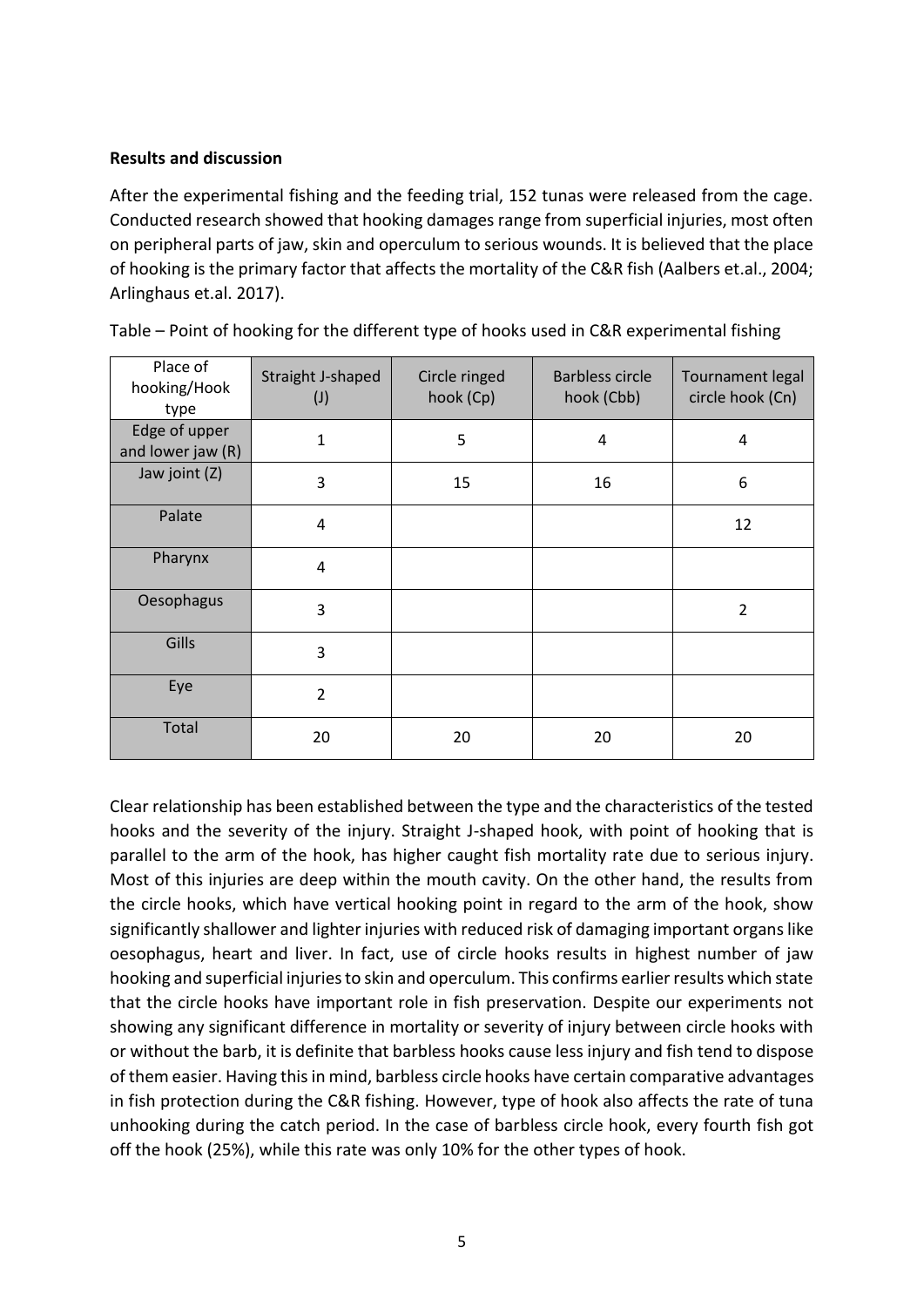Different sub-lethal injuries as a consequence of use of different hooks shows that not all tunas that survived had suffered the same. During the transport (1<sup>st</sup> week) and acclimatization to cage conditions ( $2<sup>nd</sup>$  week) condition index drops significantly, from K=2.1, which is value for freshly caught tuna, to K=1.7 after 15-day starvation. Most of the tuna caught and released with circle hook manages to get rid of the hook and regain good condition index (K>2) during the 29 days of feeding. Tuna with hook remaining on its body had drastically reduced condition index (K<1.5). Although they survived for the next 1.5 months, these starved individuals will most definitely have reduced growth and significantly reduced chances for completion of gametogenesis (reproduction).



Picture - Condition index (K) of recently caught tunas (control group) and tunas after 15 days of starvation in comparison with tuna fed for 29 days in the cage, red representing average condition index for tuna fed for 29 days but with hook still attached and blue representing average condition index for tuna without hook fed for 29 days. Average value range represents 0,95 confidence interval. Different letters (a,b,c) next to average values of condition index with the standard deviation (SD $\pm$ ) show statistically significant differences of condition index (Tukey HSD test, p<0,05).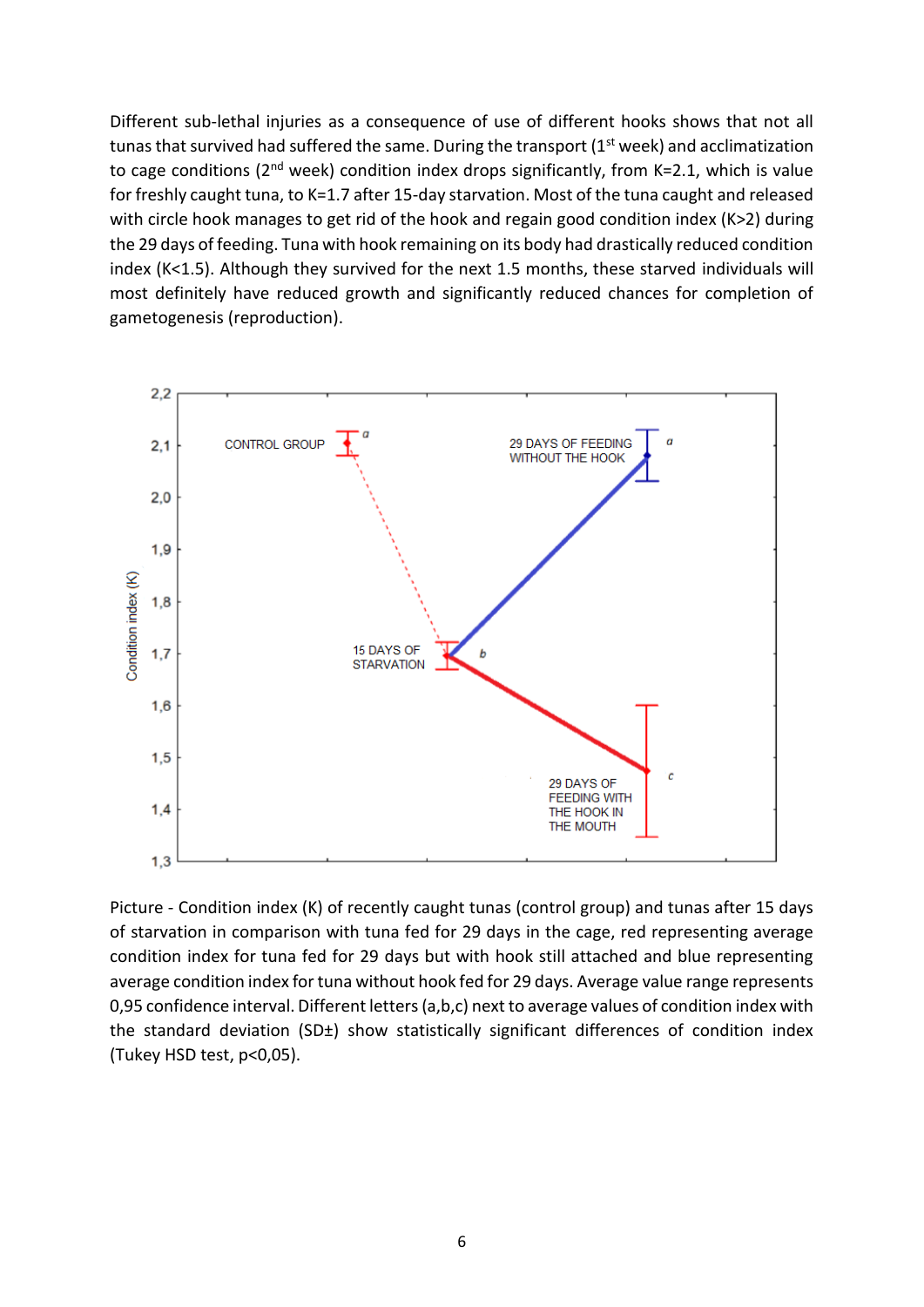#### **Conclusions and recommendations**

Catch and release practice in sports and recreational fishing in its basis is not wrong if it is done within the scope of scientifically determined regulation measures. With this research and available literature, it is already possible to upgrade C&R practice through this:

- juvenile individuals can be released back with great survival rate,
- reduce the tiring and catch time in C&R fishing by using adequate fishing gear,
- avoid or maximally reduce exposure of fish to air (out of water time),
- use of circle hooks,
- avoid fishing during the reproduction period,
- adjust size of the hook and the bait to desired fish size,

- fishermen education with special consideration on effects of "deep bite" followed with intensive bleeding (attracts predators) and vital organs damage (liver, heart) and momentary or imminent death.

Finally, it is our recommendation for the starting phase to make specific guides focused on certain targeted species and fishing areas. To overcome multiple conflicts within and around this fishing activity close cooperation is necessary between fishermen, their associations and fishing sector, including administrative and scientific segment.

#### **Literature**

Aalbers, S. A., Stutzer, G.M. and Drawbridge, M.A. 2004. The effects of catch-and-release angling on the growth and survival of juvenile white seabass captured on offset circle and Jtype hooks. *N. Am. J. Fish. Manage*., 24:793-800.

Arlinghaus, R., Cooke, S.J., Lyman, J., Policansky, D., Schwab, A., Suski, C.D., Sutton, S.G. and Thorstad, E.B. 2017. Understanding the complexity of catch-and-release in recreational fishing: an integrative synthesis of global knowledge from historical, ethical, social, and biological perspectives. *Rev. Fish. Sci*., 15:75-167.

Cooke, S. J. and Schramm, H. L. 2007. Catch-and-release science and its application to conservation and management of recreational fisheries. *Fisheries Management and Ecology*, 14:73-79.

Donaldson, M.R., Arlinghaus, R., Hanson, K. and Cooke, S.J. 2008. Enhancing catch and release science with biotelemetry. *Fish. Fish*., 9:79-105.

Katavić, I., Cinoti, N., Grubišić, L. and Tičina V. 2014. Tagging of the tuna in the Adriatic (TAGAT) *Atlanitc-Wilde Research Program on Bluefin Tuna* (ICCAT/GBYP 01/2013 – Phase 4).